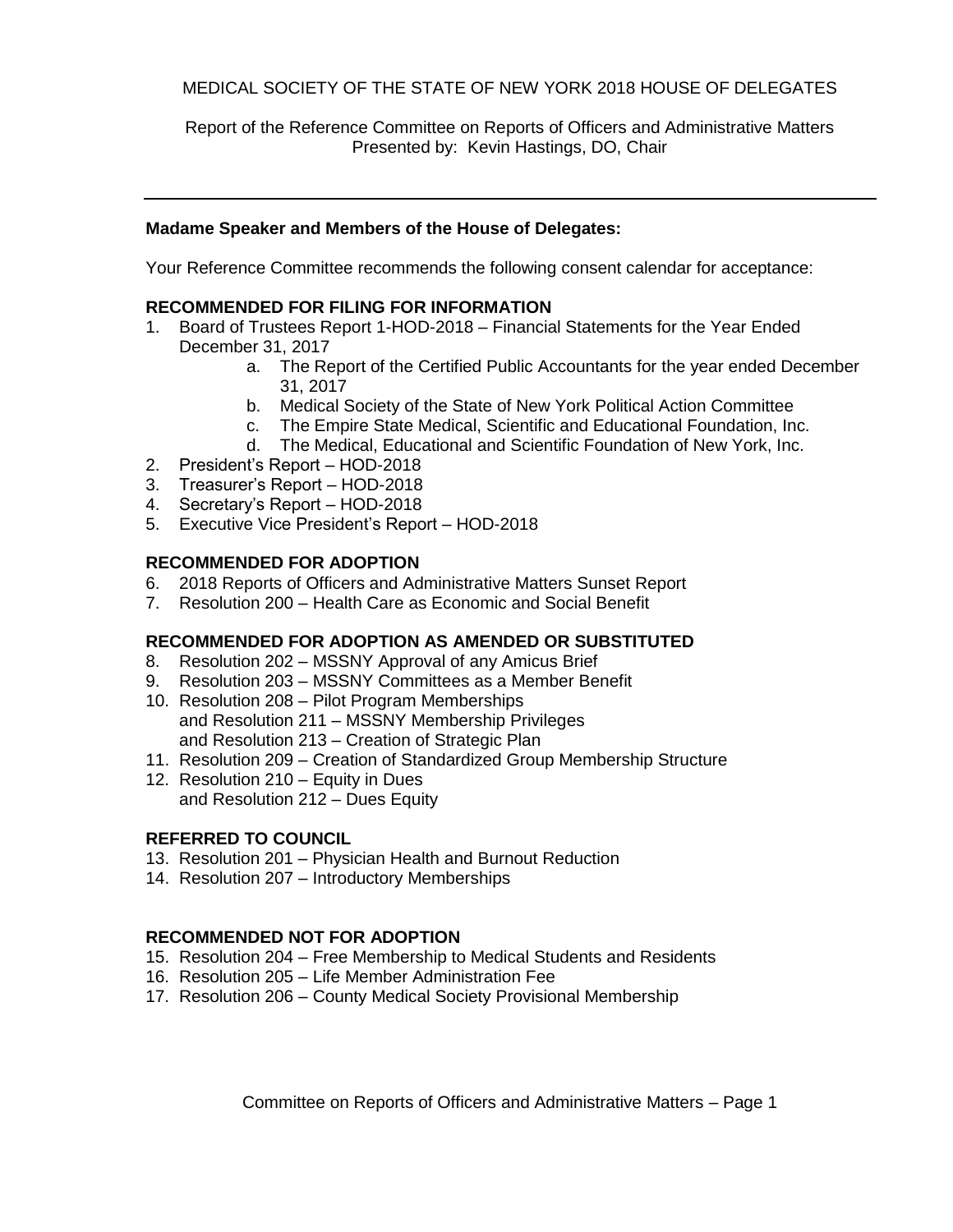| $\mathbf{1}$<br>$\overline{2}$ | 1.                                                                                                                                                                                                                            | Board of Trustees Report 1-HOD-2018 - Financial Statements for the Year Ended<br>December 31, 2017                                                                                                                        |  |  |
|--------------------------------|-------------------------------------------------------------------------------------------------------------------------------------------------------------------------------------------------------------------------------|---------------------------------------------------------------------------------------------------------------------------------------------------------------------------------------------------------------------------|--|--|
| 3                              |                                                                                                                                                                                                                               | The Report of the Certified Public Accountants for the year ended December 31,<br>a.                                                                                                                                      |  |  |
| $\overline{4}$<br>5<br>6       |                                                                                                                                                                                                                               | 2017<br>Medical Society of the State of New York Political Action Committee<br>b.<br>The Empire State Medical, Scientific and Educational Foundation, Inc.<br>C.                                                          |  |  |
| $\boldsymbol{7}$<br>$8\,$      | The Medical, Educational and Scientific Foundation of New York, Inc.<br>d.<br>President's Report - HOD-2018                                                                                                                   |                                                                                                                                                                                                                           |  |  |
| 9                              | 2.<br>Treasurer's Report - HOD-2018<br>3.                                                                                                                                                                                     |                                                                                                                                                                                                                           |  |  |
| 10                             | 4.                                                                                                                                                                                                                            | Secretary's Report - HOD-2018                                                                                                                                                                                             |  |  |
| 11<br>12                       | 5.                                                                                                                                                                                                                            | Executive Vice President's Report - HOD-2018                                                                                                                                                                              |  |  |
| 13<br>14<br>15<br>16           |                                                                                                                                                                                                                               | THE REFERENCE COMMITTEE RECOMMENDS THAT ITEMS 1-5 BE ACCEPTED AND<br><b>FILED FOR INFORMATION.</b>                                                                                                                        |  |  |
| 17                             | 6.                                                                                                                                                                                                                            | 2018 REPORTS OF OFFICERS AND ADMINISTRATIVE MATTERS SUNSET REPORT                                                                                                                                                         |  |  |
| 18<br>19                       |                                                                                                                                                                                                                               | THE REFERENCE COMMITTEE RECOMMENDS THAT THE 2018 REPORTS OF OFFICERS<br>AND ADMINISTRATIVE MATTERS SUNSET REPORT BE ADOPTED.                                                                                              |  |  |
| 20<br>21<br>22                 |                                                                                                                                                                                                                               |                                                                                                                                                                                                                           |  |  |
| 23                             |                                                                                                                                                                                                                               | 7. RESOLUTION 200 - HEALTH CARE AS ECONOMIC AND SOCIAL BENEFIT                                                                                                                                                            |  |  |
| 24<br>25                       |                                                                                                                                                                                                                               | THE REFERENCE COMMITTEE RECOMMENDS THAT RESOLUTION 200 BE ADOPTED                                                                                                                                                         |  |  |
| 26<br>27                       |                                                                                                                                                                                                                               | Resolution 200 asks that MSSNY                                                                                                                                                                                            |  |  |
| 28<br>29                       |                                                                                                                                                                                                                               | 1. oppose health care funding cuts that impose undue burden on both physicians and<br>patients;                                                                                                                           |  |  |
| 30<br>31<br>32                 |                                                                                                                                                                                                                               | 2. promote increased healthcare investment both for its social and economic benefits<br>strive to educate the public and policy makers on how decisions on health care spending<br>3.<br>will affect the overall economy. |  |  |
| 33<br>34<br>35                 |                                                                                                                                                                                                                               | The reference committee heard testimony about the continuing appropriateness of policy on this<br>matter as health care funding cuts threaten the public and the economy.                                                 |  |  |
| 36                             |                                                                                                                                                                                                                               |                                                                                                                                                                                                                           |  |  |
| 37<br>38                       |                                                                                                                                                                                                                               | 8. RESOLUTION 202 -- MSSNY APPROVAL OF ANY AMICUS BRIEF                                                                                                                                                                   |  |  |
| 39<br>40                       |                                                                                                                                                                                                                               | <b>Recommendation A</b>                                                                                                                                                                                                   |  |  |
| 41                             |                                                                                                                                                                                                                               |                                                                                                                                                                                                                           |  |  |
| 42<br>43                       |                                                                                                                                                                                                                               | THE REFERENCE COMMITTEE RECOMMENDS THAT RESOLUTION 202 BE AMENDED<br>BY ADDITION, AS FOLLOWS:                                                                                                                             |  |  |
| 44<br>45<br>46<br>47           | RESOLVED, that any proposed MSSNY amicus, or proposed participation in any amicus<br>brief by MSSNY, will require the approval of (1) the MSSNY Board of Trustees and (2) the<br><b>MSSNY Council or Executive Committee.</b> |                                                                                                                                                                                                                           |  |  |
| 48<br>49<br>50                 |                                                                                                                                                                                                                               |                                                                                                                                                                                                                           |  |  |
|                                |                                                                                                                                                                                                                               |                                                                                                                                                                                                                           |  |  |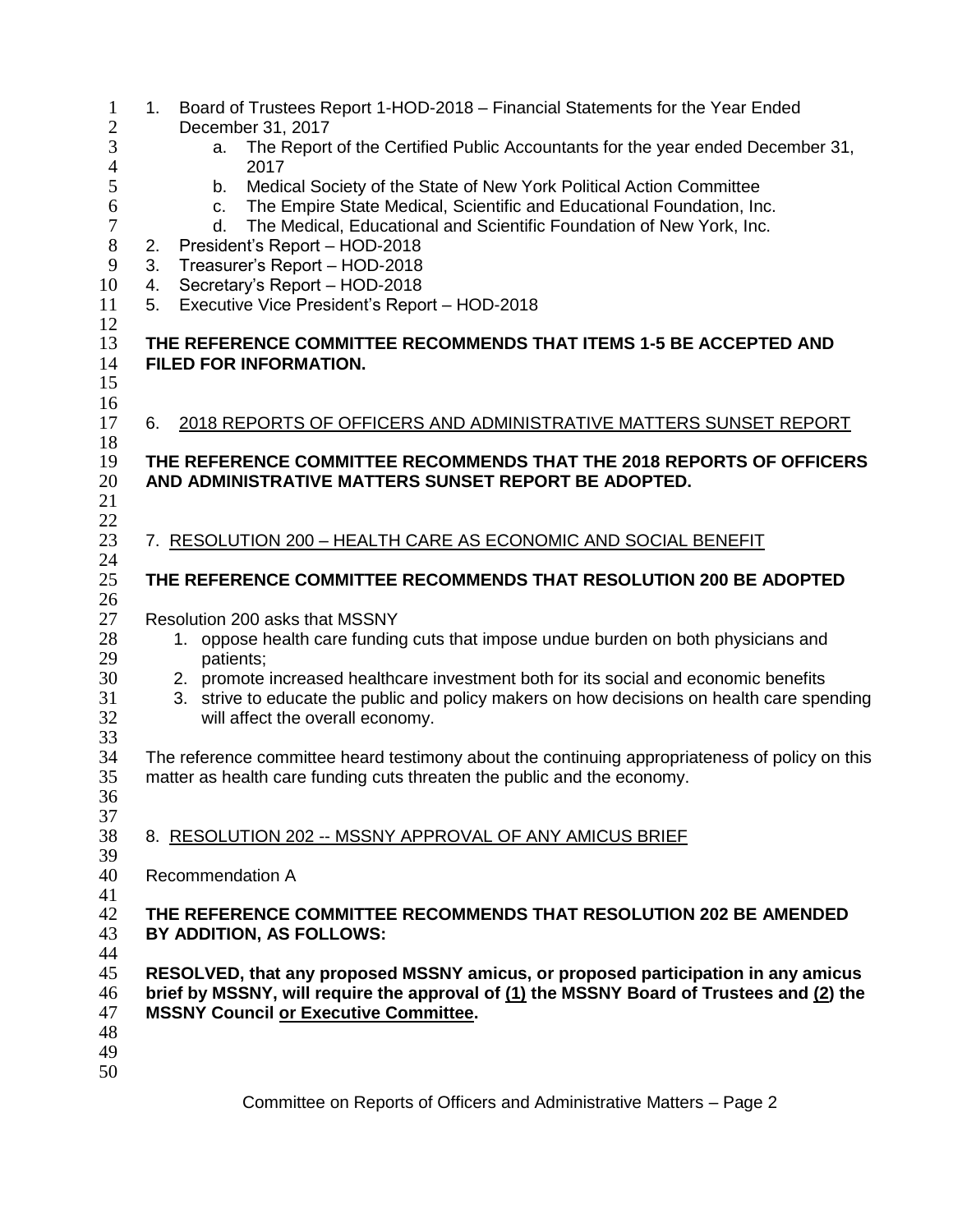Recommendation B

# **THE REFERENCE COMMITTEE RECOMMENDS THAT RESOLUTION 202 BE ADOPTED AS AMENDED.**

7 Resolution 202 asks that any proposed MSSNY amicus, or proposed participation in any amicus<br>8 brief by MSSNY, will require the approval of the MSSNY Board of Trustees and the MSSNY brief by MSSNY, will require the approval of the MSSNY Board of Trustees and the MSSNY Council..

 Your Reference Committee heard testimony regarding the need for quick decisions in some cases, but also that mechanisms exist to convene the necessary leadership groups. The resolution does not seem to propose an unreasonable or unworkable policy.

 

 $\frac{3}{4}$ 

 $\frac{6}{7}$ 

- 9. RESOLUTION 203 MSSNY COMMITTEES AS A MEMBER BENEFIT
- Recommendation A

#### $\frac{19}{20}$  **THE REFERENCE COMMITTEE RECOMMENDS THAT THE FIRST RESOLVED OF RESOLUTION 203 BE DELETED.**

 $rac{22}{23}$  **RESOLVED, that the Long Range Planning Committee of the Medical Society of the State of New York annually review the mission statement and activities of each committee to determine if it continues to be relevant to the organization; and be it further**

  $\frac{27}{28}$ 

Recommendation B

### $\frac{29}{30}$  **THE REFERENCE COMMITTEE RECOMMENDS THAT THE SECOND RESOLVED OF RESOLUTION 203 BE AMENDED BY ADDITION AS FOLLOWS:**

 RESOLVED, the MSSNY **more** prominently place on its website all relevant committee  $\frac{1}{2}$  information allowing for use as a marketing tool to enhance the value of participation and membership throughout the State.

 $\frac{37}{38}$ 

Recommendation C

#### **THE REFERENCE COMMITTEE RECOMMENDS THAT RESOLUTION 203 BE ADOPTED AS AMENDED.**

43 Resolution 203 asks that MSSNY's Long Range Planning Committee annually review the<br>44 mission statement and activities of each committee to determine if it continues to be relevant to mission statement and activities of each committee to determine if it continues to be relevant to the organization; and that MSSNY prominently place on its website all relevant committee information allowing for use as a marketing tool to enhance the value of participation and 47 membership throughout the State. It was noted in testimony that this is a process that is 48 conducted each year by the incoming president of MSSNY, and that lists of committees. conducted each year by the incoming president of MSSNY, and that lists of committees, committee descriptions and membership rosters currently appear on the MSSNY website.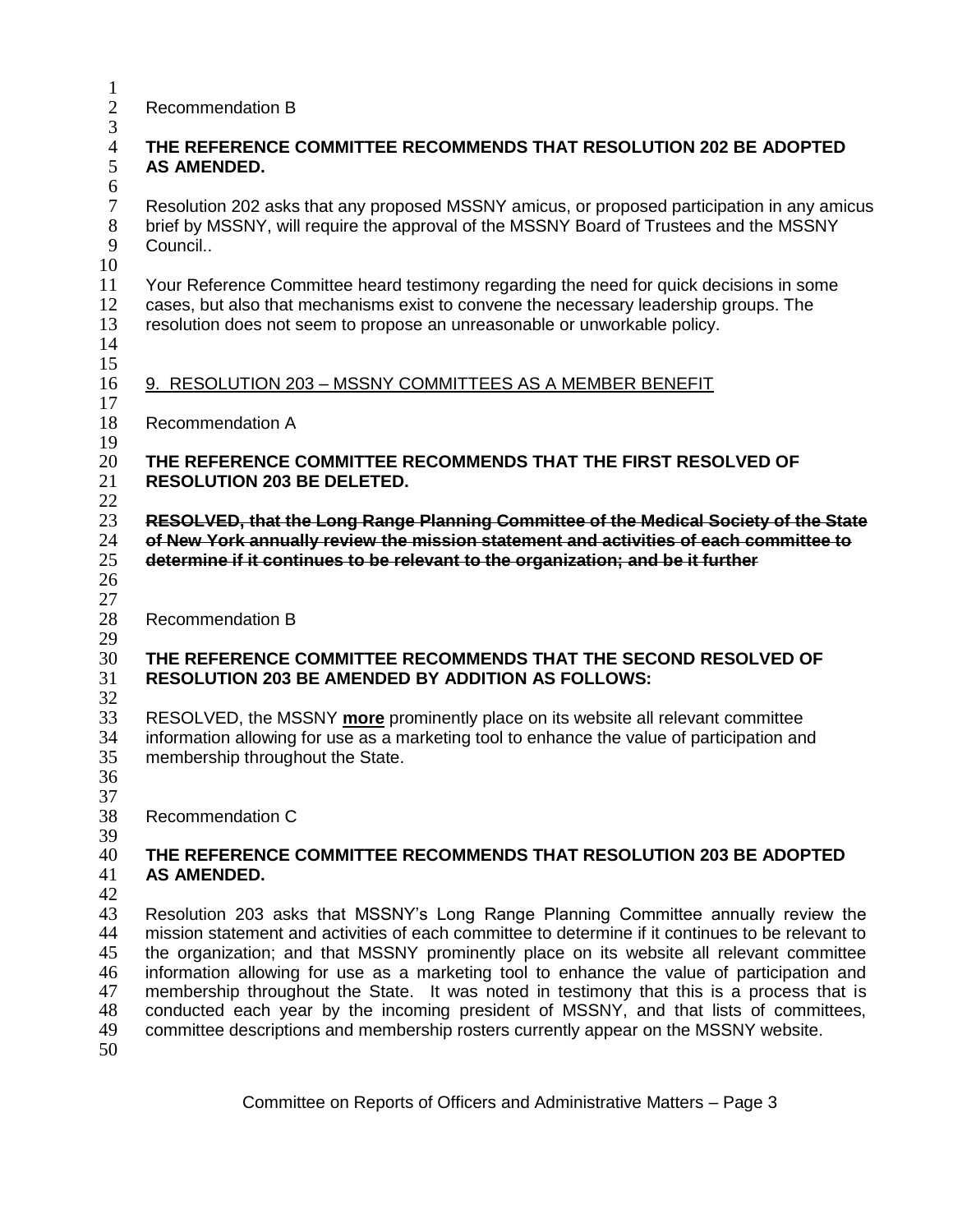| $\mathbf{1}$<br>$\mathbf{2}$<br>3<br>$\overline{4}$<br>5 | The reference committee heard testimony that each year the president-elect reviews<br>committees and considers their continuing relevance, makes changes such as combining<br>committees or changing them to task forces or vice versa; reviews committee leadership and<br>members and makes changes deemed appropriate and helpful.                                                                                                                                                                                                                                                                                                                                                                        |
|----------------------------------------------------------|--------------------------------------------------------------------------------------------------------------------------------------------------------------------------------------------------------------------------------------------------------------------------------------------------------------------------------------------------------------------------------------------------------------------------------------------------------------------------------------------------------------------------------------------------------------------------------------------------------------------------------------------------------------------------------------------------------------|
| 6<br>$\overline{7}$<br>$8\,$                             | It was also noted that committees are all listed on the website; along with descriptions and<br>membership rosters.                                                                                                                                                                                                                                                                                                                                                                                                                                                                                                                                                                                          |
| $\overline{9}$<br>10<br>11<br>12<br>13                   | It was agreed that informing physicians of the work done on their behalf by so many volunteer<br>colleagues can be an effective way of encouraging them to join and participate. The existing<br>materials on the website can be more prominently displayed and utilized as a recruitment and<br>engagement device.                                                                                                                                                                                                                                                                                                                                                                                          |
| 14<br>15<br>16<br>17                                     | 10. RESOLUTION 208 - PILOT PROGRAM MEMBERSHIPS, RESOLUTION 211, MSSNY<br>MEMERSHIP PRIVILEGES AND RESOLUTION 213, CREATION OF A STRATEGIC PLAN                                                                                                                                                                                                                                                                                                                                                                                                                                                                                                                                                               |
| 18<br>19<br>20                                           | THE REFERENCE COMMITTEE RECOMMENDS THAT SUBSTITUTE RESOLUTION 213<br>BE ADOPTED IN LIEU OF RESOLUTIONS 208, 211 AND 213.                                                                                                                                                                                                                                                                                                                                                                                                                                                                                                                                                                                     |
| 21<br>$22\,$<br>23<br>24<br>25<br>26                     | RESOLVED, That the Medical Society of the State of New York continue to work with<br>representatives of County Medical Societies in developing short, medium, and long-<br>range plans which should include<br><b>Membership growth initiatives</b><br>$\bullet$<br>Unified communications and member relations strategy<br>$\bullet$<br><b>County Medical Society collaboration strategies</b><br>٠                                                                                                                                                                                                                                                                                                         |
| 27<br>28                                                 | <b>Fiscal sustainability strategies</b><br>$\bullet$                                                                                                                                                                                                                                                                                                                                                                                                                                                                                                                                                                                                                                                         |
| 29<br>30                                                 | Recommendations for an equitable system of MSSNY membership dues and<br>privileges                                                                                                                                                                                                                                                                                                                                                                                                                                                                                                                                                                                                                           |
| 31<br>32<br>33<br>34<br>35<br>36<br>37<br>38<br>39<br>40 | Resolution 208 asked that our MSSNY House of Delegates<br>1. set the dues for all MSSNY pilot memberships that confer full membership privileges at<br>the same amount as the regular dues for active membership effective January 1, 2019;<br>2. review all existing pilot programs and immediately increase the MSSNY dues to the full<br>dues amount for any programs that confer full membership benefits and/or have been in<br>existence for three or more years; and<br>3. Resolve that any new MSSNY pilot program memberships with discounted dues shall<br>not confer full MSSNY membership benefits, and pilot members shall not be entitled to<br>sit on committees, to hold office, or to vote. |
| 41                                                       | Resolution 211 asked that                                                                                                                                                                                                                                                                                                                                                                                                                                                                                                                                                                                                                                                                                    |
| 42                                                       | 1. a review be performed of the classes of MSSNY membership; of the privileges                                                                                                                                                                                                                                                                                                                                                                                                                                                                                                                                                                                                                               |
| 43                                                       | afforded to the classes; and of the dues levied on the classes; and                                                                                                                                                                                                                                                                                                                                                                                                                                                                                                                                                                                                                                          |
| 44                                                       | 2. that a report of the review be disseminated to the members of the House of<br>Delegates of MSSNY as soon as possible, with recommendations for an                                                                                                                                                                                                                                                                                                                                                                                                                                                                                                                                                         |
| 45<br>46                                                 | equitable system of MSSNY membership dues and privileges.                                                                                                                                                                                                                                                                                                                                                                                                                                                                                                                                                                                                                                                    |
| 47                                                       |                                                                                                                                                                                                                                                                                                                                                                                                                                                                                                                                                                                                                                                                                                              |
| 48                                                       | Resolution 213 asked that                                                                                                                                                                                                                                                                                                                                                                                                                                                                                                                                                                                                                                                                                    |
| 49                                                       | 1. MSSNY collaborate with County Medical Societies to develop a 3-5 year                                                                                                                                                                                                                                                                                                                                                                                                                                                                                                                                                                                                                                     |
| 50                                                       | strategic plan;                                                                                                                                                                                                                                                                                                                                                                                                                                                                                                                                                                                                                                                                                              |
| 51<br>52                                                 | 2. that such a Strategic Plan be developed with the input and approval of more than<br>50% of the County Medical Societies; and                                                                                                                                                                                                                                                                                                                                                                                                                                                                                                                                                                              |
|                                                          | Committee on Reports of Officers and Administrative Matters - Page 4                                                                                                                                                                                                                                                                                                                                                                                                                                                                                                                                                                                                                                         |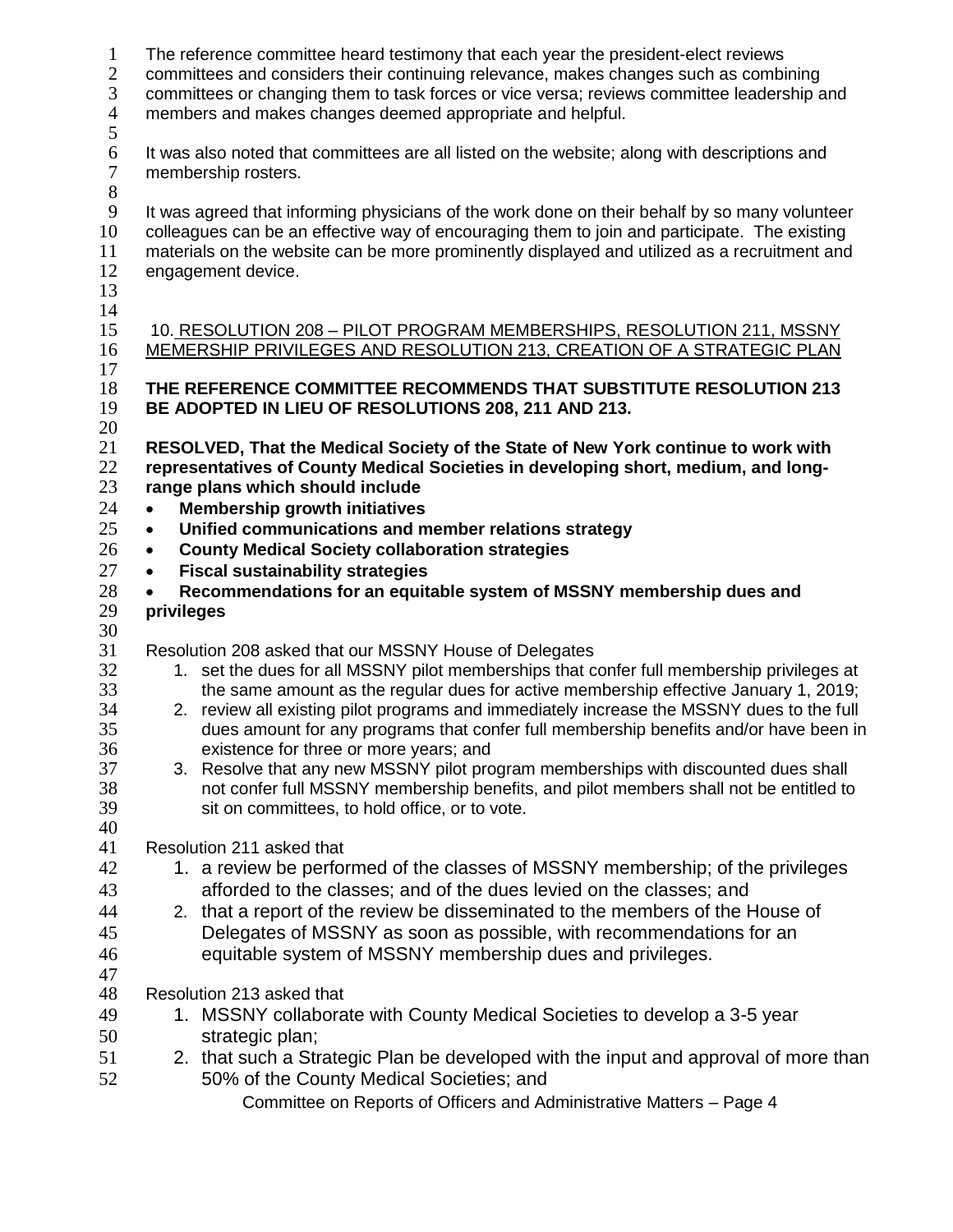| $\mathbf{1}$     | 3. that such a Strategic Plan contains the following:                                             |  |  |  |  |
|------------------|---------------------------------------------------------------------------------------------------|--|--|--|--|
| $\overline{c}$   | Membership growth initiatives                                                                     |  |  |  |  |
| 3                | Unified communications and member relations strategy<br>$\bullet$                                 |  |  |  |  |
| 4                | County Medical Society collaboration strategies<br>$\bullet$                                      |  |  |  |  |
| $\mathfrak s$    |                                                                                                   |  |  |  |  |
|                  | Fiscal sustainability strategies<br>$\bullet$                                                     |  |  |  |  |
| $\boldsymbol{6}$ |                                                                                                   |  |  |  |  |
| $\boldsymbol{7}$ | The reference committee felt that all three resolutions contained related concepts and valuable   |  |  |  |  |
| $8\,$            | ideas for strategic planning. Coordinated planning can identify approaches to building and        |  |  |  |  |
| $\mathbf{9}$     | maintaining membership growth in different communities and target groups, and                     |  |  |  |  |
| 10               | communications to current members can convey the goals of the organization to reverse             |  |  |  |  |
| 11               | membership declines that not only threaten the financial viability of the county-state federation |  |  |  |  |
| 12               | but render it incapable of pursuing members' goals with any effectiveness                         |  |  |  |  |
| 13               |                                                                                                   |  |  |  |  |
| 14               | Collaboration among county medical societies can help reduce duplication of efforts and           |  |  |  |  |
| 15               | maximize effectiveness of existing staff to better serve members without requiring dues           |  |  |  |  |
| 16               | increases to support continuing efforts in the face of declining numbers.                         |  |  |  |  |
| 17               |                                                                                                   |  |  |  |  |
| 18               | All of these steps will help lead the organization toward the ultimate goal of engaging the       |  |  |  |  |
| 19               | majority of physicians in membership to make it possible to lower dues for individuals and lead   |  |  |  |  |
| 20               | to an equitable system of dues and privileges.                                                    |  |  |  |  |
| 21               |                                                                                                   |  |  |  |  |
|                  |                                                                                                   |  |  |  |  |
| 22               |                                                                                                   |  |  |  |  |
| 23               | 11. RESOLUTION 209 -- CREATION OF STANDARDIZED GROUP MEMBERSHIP                                   |  |  |  |  |
| 24               | <b>STRUCTURE</b>                                                                                  |  |  |  |  |
| 25               |                                                                                                   |  |  |  |  |
| 26               | <b>Recommendation A</b>                                                                           |  |  |  |  |
| 27               |                                                                                                   |  |  |  |  |
| 28               | THE REFERENCE COMMITTEE RECOMMENDS THE FOLLOWING SUBSTITUTE                                       |  |  |  |  |
| 29               | <b>AMENDMENT FOR RESOLUTION 209:</b>                                                              |  |  |  |  |
| 30               |                                                                                                   |  |  |  |  |
| 31               | RESOLVED, That the MSSNY Membership Committee, Council and BOT continue their                     |  |  |  |  |
| 32               | ongoing review and analysis of group membership policies and revise them as                       |  |  |  |  |
| 33               | appropriate.                                                                                      |  |  |  |  |
| 34               |                                                                                                   |  |  |  |  |
| 35               |                                                                                                   |  |  |  |  |
| 36               | Resolution 209 asked that MSSNY                                                                   |  |  |  |  |
|                  |                                                                                                   |  |  |  |  |
|                  | 1. create a formal structured group membership discount policy that will be followed              |  |  |  |  |
| 37               | universally; and be it further                                                                    |  |  |  |  |
| 38               | 2. obtain approval of such policy by more than 50% of the County Medical Society Board of         |  |  |  |  |
| 39               | Directors or the 2019 House of Delegates.                                                         |  |  |  |  |
| 40               |                                                                                                   |  |  |  |  |
| 41               | <b>Recommendation B</b>                                                                           |  |  |  |  |
| 42               |                                                                                                   |  |  |  |  |
| 43               | THE REFERENCE COMMITTEE RECOMMENDS ADOPTION OF AMENDED RESOLUTION                                 |  |  |  |  |
| 44               | 209.                                                                                              |  |  |  |  |
| 45               |                                                                                                   |  |  |  |  |
| 46               | Your reference committee heard testimony regarding the long standing efforts of the               |  |  |  |  |
| 47               | Membership Committee, the Council and the Board of Trustees to develop approved methods           |  |  |  |  |
| 48               | of recognizing the value of enrolling groups of physicians rather than having to convince busy    |  |  |  |  |
| 49               | doctors one by one of the value and need for medical society representation. It was pointed out   |  |  |  |  |
| 50               | that there are two standardized approaches to dues offers for group practices and for medical     |  |  |  |  |
| 51<br>52         | staffs.                                                                                           |  |  |  |  |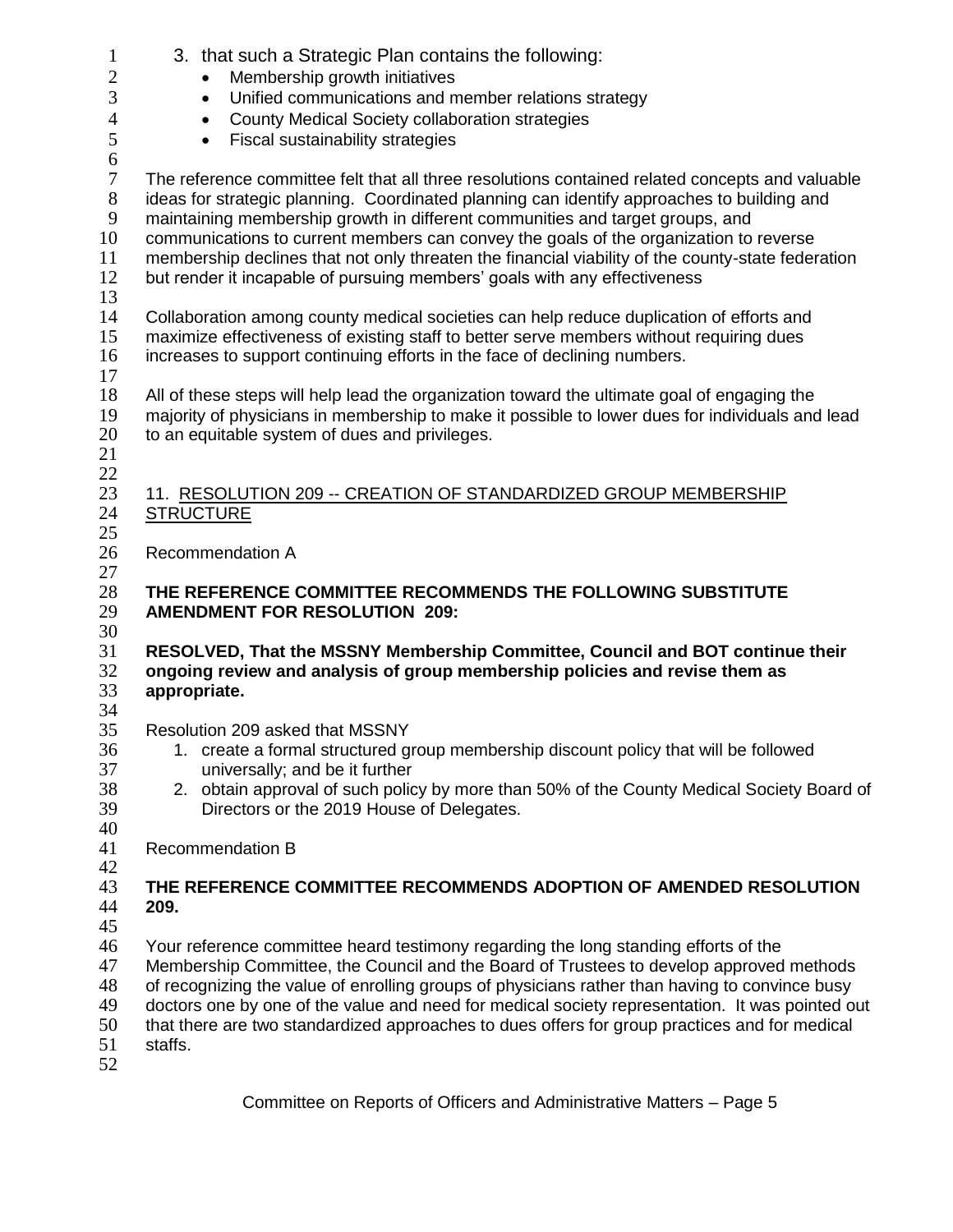| $\mathbf{1}$<br>$\overline{2}$<br>3<br>$\overline{4}$<br>5<br>6<br>$\tau$ | These have been outlined in the Membership Strategy Report available at this annual meeting.<br>A formula is used for quoting dues to group practices based on their total number. For medical<br>staffs, where a vote of the membership to add to the cost of medical staff dues is generally<br>required, a different approach has been necessary to convince many individuals rather than<br>practice leaders who more easily see the business value of supporting membership to achieve<br>business goals.                                                                                                                                                                                                               |  |  |  |  |
|---------------------------------------------------------------------------|------------------------------------------------------------------------------------------------------------------------------------------------------------------------------------------------------------------------------------------------------------------------------------------------------------------------------------------------------------------------------------------------------------------------------------------------------------------------------------------------------------------------------------------------------------------------------------------------------------------------------------------------------------------------------------------------------------------------------|--|--|--|--|
| 8<br>$\boldsymbol{9}$<br>10<br>11<br>12<br>13                             | It is also noted that different philosophies regarding group memberships exist in difference<br>counties and regions of the state, and that these can change as the practice environment<br>changes. Standardization is desirable but multiple approaches have proven helpful in providing<br>options that work in different times and places.                                                                                                                                                                                                                                                                                                                                                                               |  |  |  |  |
| 14                                                                        | 12. RESOLUTION 210 - EQUITY IN DUES, AND RESOLUTION 212 - DUES EQUITY                                                                                                                                                                                                                                                                                                                                                                                                                                                                                                                                                                                                                                                        |  |  |  |  |
| 15<br>16<br>17<br>18                                                      | THE REFERENCE COMMITTEE RECOMMENDS THAT THE FOLLOWING SUBSTITUTE<br>RESOLUTION 210 BE ADOPTED IN LIEU OF RESOLUTIONS 210 AND 212.                                                                                                                                                                                                                                                                                                                                                                                                                                                                                                                                                                                            |  |  |  |  |
| 19<br>20<br>21                                                            | RESOLVED, That the long-term goal of the MSSNY is equity in dues for all members, and<br>be it further                                                                                                                                                                                                                                                                                                                                                                                                                                                                                                                                                                                                                       |  |  |  |  |
| 22<br>23<br>24<br>25<br>26                                                | RESOLVED, That MSSY review all pilot programs and ensure that they are conducted in<br>accordance with the Bylaws; and be it further<br>RESOLVED, That the MSSNY Council report to the House annually on the status of all<br>pilot programs.                                                                                                                                                                                                                                                                                                                                                                                                                                                                                |  |  |  |  |
| 27<br>28<br>29                                                            | Resolution 210 says that all active members of MSSNY, regardless of their affiliations, should<br>pay the same dues to MSSNY                                                                                                                                                                                                                                                                                                                                                                                                                                                                                                                                                                                                 |  |  |  |  |
| 30<br>31<br>32<br>33<br>34                                                | Resolution 212 asks that the MSSNY CEO and MSSNY Chair of the BOT undertake an<br>immediate study of the financial needs of our MSSNY to determine the MSSNY dues necessary<br>to sustain the society with all individuals in the same class of membership paying the same<br>MSSNY dues.                                                                                                                                                                                                                                                                                                                                                                                                                                    |  |  |  |  |
| 35<br>36<br>37<br>38<br>39<br>40<br>41<br>42<br>43                        | The reference committee believes that it is not possible or advisable to undo pilot programs that<br>have been approved by the Council and continued because of their proven effectiveness.<br>However, it underscores that the goal of these programs is to unify the profession and add to its<br>ability to work on behalf of all physicians. Therefore it is important to make all efforts to ensure<br>that membership growth leads a more effective organization that lowers dues for individuals<br>through non dues revenue opportunities larger numbers may provide. It is also the<br>recommendation of the reference committee that the Council report to the House each year on<br>the status of pilot programs. |  |  |  |  |
| 44<br>45<br>46                                                            | 13. RESOLUTION 207 - INTRODUCTORY MEMBERSHIPS                                                                                                                                                                                                                                                                                                                                                                                                                                                                                                                                                                                                                                                                                |  |  |  |  |
| 47<br>48                                                                  | THE REFERENCE COMMITTEE RECOMMENDS THAT RESOLUTION 207 BE REFERRED.                                                                                                                                                                                                                                                                                                                                                                                                                                                                                                                                                                                                                                                          |  |  |  |  |
| 49<br>50<br>51<br>52                                                      | Resolution 207 asks that<br>1. our MSSNY offer introductory MSSNY memberships to new prospective members<br>effective January, 1, 2019; and that a new introductory-member be defined as:<br>-someone who has not been a member of MSSNY in the previous five years;                                                                                                                                                                                                                                                                                                                                                                                                                                                         |  |  |  |  |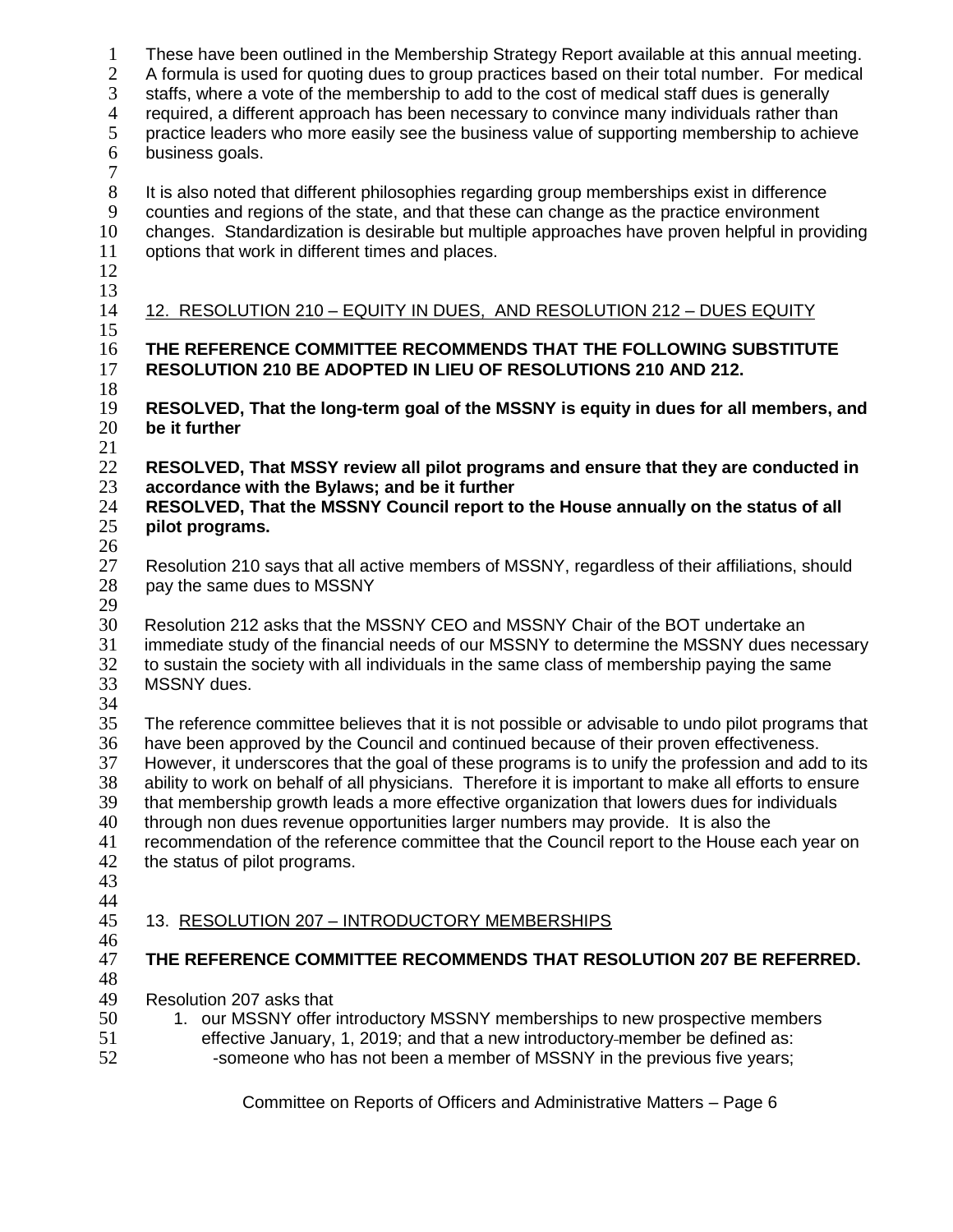| $\mathbf{1}$    | - being entitled to a membership of one-year duration, terminating at the end of the                                                                                             |  |  |  |  |
|-----------------|----------------------------------------------------------------------------------------------------------------------------------------------------------------------------------|--|--|--|--|
| $\sqrt{2}$<br>3 | year;                                                                                                                                                                            |  |  |  |  |
| $\overline{4}$  | - a member who shall have access to all MSSNY publications and invitations as<br>extended to all active members;                                                                 |  |  |  |  |
| 5               | -and a member who shall have voice but no vote;                                                                                                                                  |  |  |  |  |
| 6               | 2. that the MSSNY dues for the introductory MSSNY membership shall be established in                                                                                             |  |  |  |  |
| 7               | an amount the MSSNY BOT has determined to be fiscally responsible;                                                                                                               |  |  |  |  |
| 8               | 3. that no negotiations or promises shall be made by MSSNY on behalf of any county for                                                                                           |  |  |  |  |
| 9               | introductory county dues;                                                                                                                                                        |  |  |  |  |
| 10              | 4. that at the conclusion of the introductory membership, the individual shall be invited to                                                                                     |  |  |  |  |
| 11              | become a full-dues paying member.                                                                                                                                                |  |  |  |  |
| 12              |                                                                                                                                                                                  |  |  |  |  |
| 13              | The reference committee heard comments about disappointing past experiences with                                                                                                 |  |  |  |  |
| 14              | introductory dues offers requiring full dues payment after the first year, and notes that the                                                                                    |  |  |  |  |
| 15              | Council recently approved a pilot offering an introductory rate that increases gradually over the                                                                                |  |  |  |  |
| 16              | course of four years to the full dues rate. It recommends allowing the Council to consider future                                                                                |  |  |  |  |
| 17              | introductory rates based on experience with the new pilot and other dues offers.                                                                                                 |  |  |  |  |
| 18              |                                                                                                                                                                                  |  |  |  |  |
| 19              |                                                                                                                                                                                  |  |  |  |  |
| 20              | 14. RESOLUTION 201 - PHYSICIAN HEALTH AND BURNOUT REDUCTION                                                                                                                      |  |  |  |  |
| 21              |                                                                                                                                                                                  |  |  |  |  |
| 22              | THE REFERENCE COMMITTEE RECOMMENDS THAT RESOLUTION 201 BE REFERRED                                                                                                               |  |  |  |  |
| 23              | <b>TO COUNCIL</b>                                                                                                                                                                |  |  |  |  |
| 24              |                                                                                                                                                                                  |  |  |  |  |
| 25              | Resolution 201 asks that MSSNY                                                                                                                                                   |  |  |  |  |
| 26              | 1. support the formation, expansion and continuation of programs that promote, maintain                                                                                          |  |  |  |  |
| 27              | and/or foster physician health and help reduce physician abuse and burnout                                                                                                       |  |  |  |  |
| 28              | 2. undertake the necessary actions (e.g., grants, advocacy, legislation, study, funding) to                                                                                      |  |  |  |  |
| 29              | ensure that programs supporting physician health and reduction of physician abuse and                                                                                            |  |  |  |  |
| 30              | burnout become a permanent component of organized medicine;                                                                                                                      |  |  |  |  |
| 31              | 3. foster alliances with interested parties (e.g., lawyers, patients, insurers) to support the                                                                                   |  |  |  |  |
| 32              | goal of ensuring that the practice of medicine functions optimally by maintaining                                                                                                |  |  |  |  |
| 33              | physician health and reducing physician burnout and abuse.                                                                                                                       |  |  |  |  |
| 34<br>35        |                                                                                                                                                                                  |  |  |  |  |
| 36              | Your reference committee heard testimony from members of the MSSNY Task Force on                                                                                                 |  |  |  |  |
| 37              | Physician Stress and Burnout suggesting referral, inasmuch as the Task Force is currently<br>developing a name and mission statement for a new Committee addressing the topic. A |  |  |  |  |
| 38              | number of task force members have expressed disagreement with the use of the term abuse,                                                                                         |  |  |  |  |
| 39              | and the possible implication that it equates to child abuse or domestic abuse.                                                                                                   |  |  |  |  |
| 40              |                                                                                                                                                                                  |  |  |  |  |
| 41              | With referral, the proposal and testimony of delegates can be considered as the mission and                                                                                      |  |  |  |  |
| 42              | goals of the new committee are developed and approved by the Council.                                                                                                            |  |  |  |  |
| 43              |                                                                                                                                                                                  |  |  |  |  |
| 44              |                                                                                                                                                                                  |  |  |  |  |
| 45              | 15. RESOLUTION 204 - FREE MEMBERSHIP TO MEDICAL STUDENTS AND RESIDENTS                                                                                                           |  |  |  |  |
| 46              |                                                                                                                                                                                  |  |  |  |  |
| 47              | THE REFERENCE COMMITTEE RECOMMENDS THAT RESOLUTION 204 BE NOT                                                                                                                    |  |  |  |  |
| 48              | <b>ADOPTED</b>                                                                                                                                                                   |  |  |  |  |
| 49              |                                                                                                                                                                                  |  |  |  |  |
| 50              | Resolution 204 calls on MSSNY to collaborate with County Medical Societies to ensure medical                                                                                     |  |  |  |  |
| 51              | students and residents do not pay for memberships.                                                                                                                               |  |  |  |  |
| 52              |                                                                                                                                                                                  |  |  |  |  |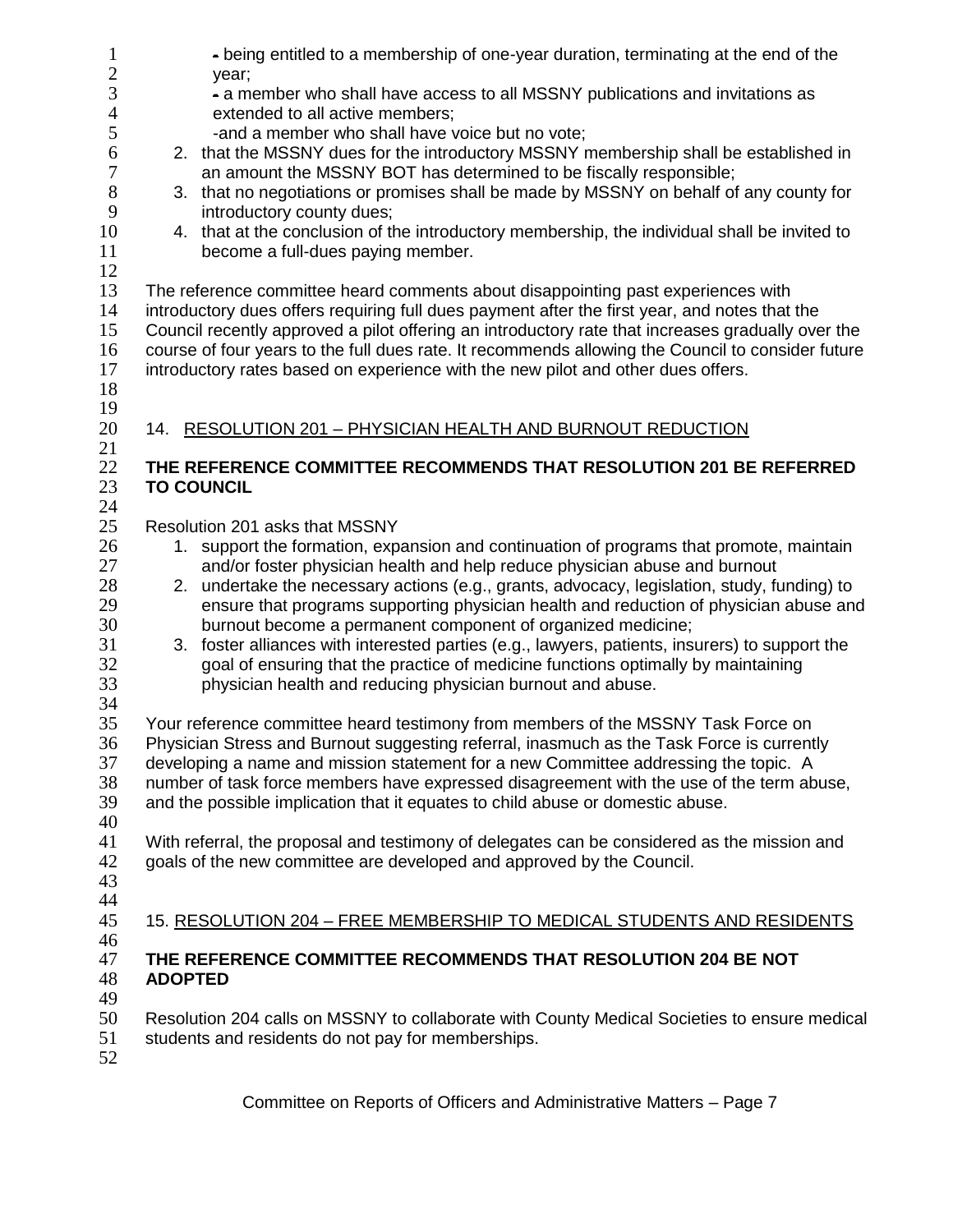The reference committee heard testimony about the low cost of student dues and the fact that even lower rates are offered to incoming students as part of a four-year package, along with additional incentives. The first year of membership in the resident category is free to the member. The committee was persuaded by the comments of participants about the importance of having to pay at least a token amount as a commitment. 

 $\frac{7}{8}$ 

# **16** RESOLUTION 205 – LIFE MEMBER ADMINISTRATION FEE

#### **THE REFERENCE COMMITTEE RECOMMENDS THAT RESOLUTION 205 BE NOT ADOPTED**

 Resolution 205 calls for a pilot project to be instituted such that Life Members of the Medical Society of the State of New York be charged a nominal administrative fee split between county medical societies and the Medical Society of the State of New York.

 $\frac{16}{17}$ 

The reference committee sympathizes with the intent of the resolution and understands that reasons why it would be especially helpful to county medical societies. However, the MSSNY Bylaws are explicit in stating that Life Members shall not be charged dues or assessments and 20 that they are entitled to all the rights and privileges of active membership. For such a policy to be initiated would require a Bylaws amendment.

  $\frac{23}{24}$ 

17. RESOLUTION 206 -- COUNTY MEDICAL SOCIETY PROVISIONAL MEMBERSHIP

# **THE REFERENCE COMMITTEE RECOMMENDS THAT RESOLUTION 206 BE NOT ADOPTED**

29 Resolution 206 asks that the County Societies be allowed to offer a two year provisional 30 membership without the requirement of membership in MSSNY; and that the provisional 30 membership without the requirement of membership in MSSNY; and that the provisional 31 membership would be available only to new members paying the customary county socie 31 membership would be available only to new members paying the customary county society<br>32 dues; and that the provisional membership would entitle the prospective member only to the 32 dues; and that the provisional membership would entitle the prospective member only to the 33 benefits that flow from membership in the county society. benefits that flow from membership in the county society.

 The reference committee heard many comments opposing this resolution as a step toward de-36 unification of the county and state medical societies. It was also noted that the MSSNY Bylaws<br>37 make it clear that county and state membership must be unified. make it clear that county and state membership must be unified.

39<br>40 18. RESOLUTION 214 - COUNTY DUES

#### **THE REFERENCE COMMITTEE RECOMMENDS THAT RESOLUTION 214 BE NOT ADOPTED**

 Resolution 214 asks that the MSSNY/County Northwell pilot membership program be cancelled, effective immediately.

 The reference committee understands and sympathizes with the concerns expressed by many delegates and members about what seems to be inequitable pricing of membership for this very large group. The committee members share the concern that other members may be lost if they

do not see the value to themselves in bringing such growth to their professional organization.

52 Strategic planning in concert with county societies can help convey the underlying philosophy in<br>53 adding value to all members by strengthening the organization through the addition of

adding value to all members by strengthening the organization through the addition of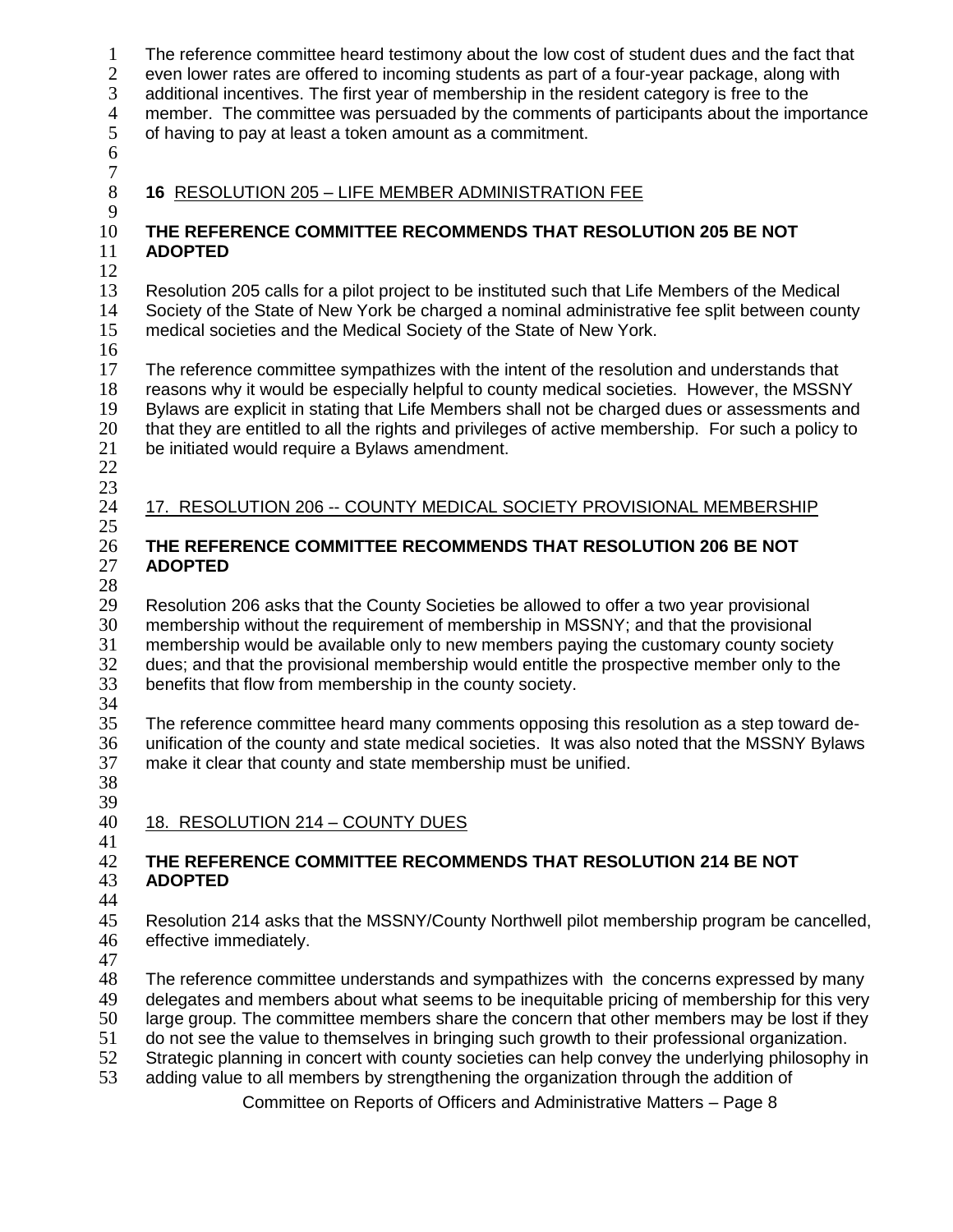- 1 supporters and revenue that would not otherwise occur, with the ultimate goal of reducing costs<br>
2 for individual members. Moreover, MSSNY Bylaws provide that the Council's resolutions and<br>
3 actions shall be "decisive a
- for individual members. Moreover, MSSNY Bylaws provide that the Council's resolutions and
- actions shall be "decisive and final".

4